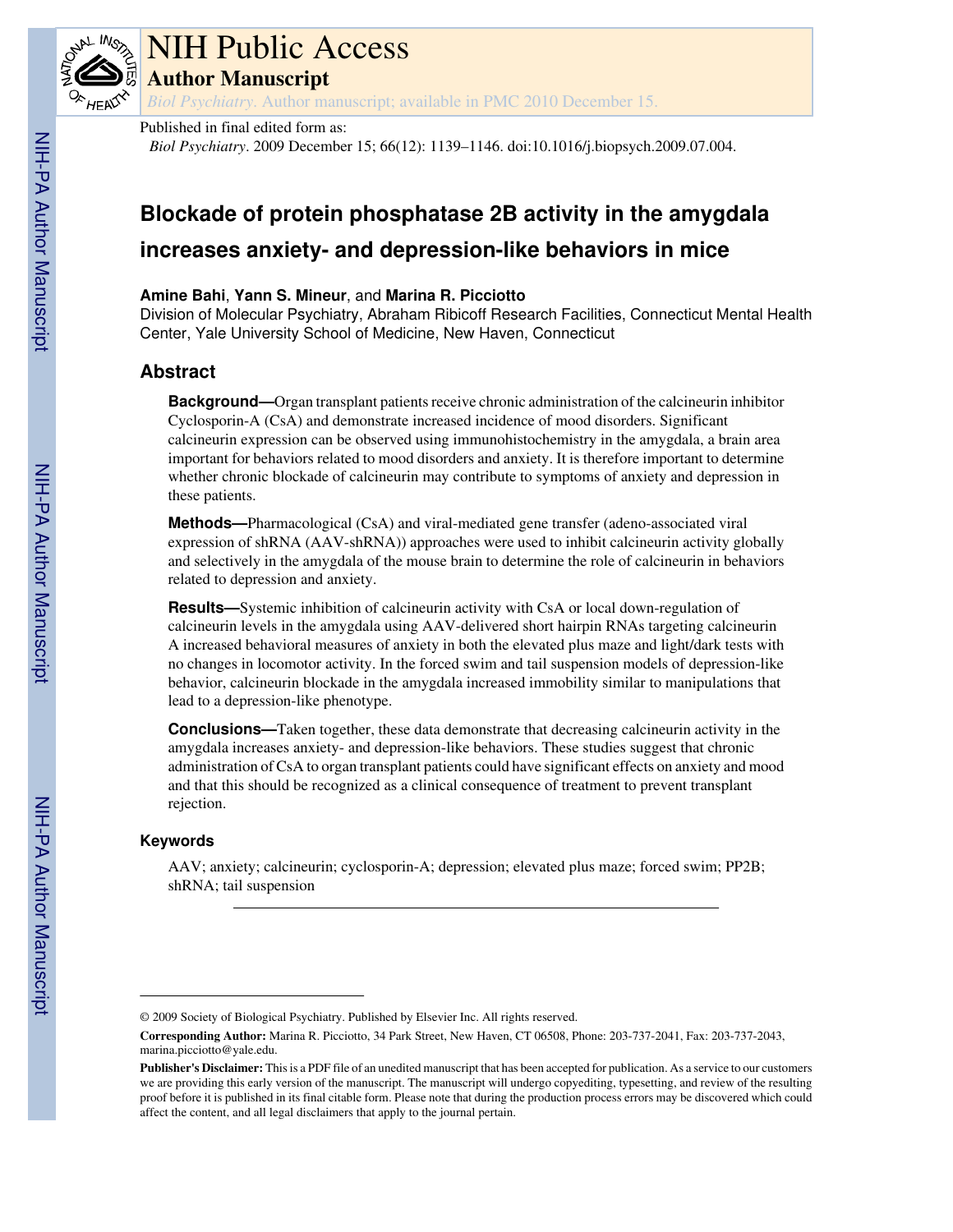## **Introduction**

Cyclosporin-A (CsA) is an 11 amino acid cyclic peptide inhibitor of calcineurin first used to prevent rejection following kidney transplantation (1,2). Since the introduction of CsA for immunosuppression in organ transplantation, the rate of allograft rejection has decreased dramatically; however, treatment with CsA is correlated with neuropsychological complications in patients, including anxiety and depression (3,4), although it is unclear whether CsA can alter mood on its own. Major depression impairs the recovery from a number of somatic illnesses (5-8). It is therefore critical to identify neurobiological mechanisms underlying mood-altering effects of calcineurin blockade.

The amygdala is critical for regulation of emotion and mood (9). Hypertrophy of the amygdala correlates with increased anxiety, fear and aggression (10). Accordingly, brain imaging of depressed patients has shown increased glucose metabolism, decreased volume and changes in resting cerebral blood flow in the amygdala (11-13). In addition, exposure to environmental stress, resulting in a high risk for anxiety and depression, was correlated with robust, bilateral amygdala hyperactivity (14).

Changes in amygdala activity can also be achieved by altering intracellular signaling in amygdala neurons. For example, in animal studies, viral-mediated expression of cAMPresponse element binding protein (CREB) in the basolateral amygdala of rats alters depressionand anxiety-like behaviors (15). In addition, reduction of amygdala c-fos expression has been observed after chronic (16) or acute (17) treatment with antidepressants. Finally, the antidepressant effect of sleep deprivation also results in a reduction of amygdalar perfusion that may contribute to its antidepressant efficacy (18). Thus, molecules involved in signal transduction pathways that alter the dynamics and activity of neuronal function in the amygdala may be involved in neuronal plasticity leading to behaviors related to anxiety and depression.

Calcineurin is a calcium-regulated serine/threonine-specific protein phosphatase comprising two different subunits. The catalytic subunit, or calcineurin A, contains the active site (19, 20), the calmodulin-binding domain (21), and the autoinhibitory (AID) domain (22), which binds to the active site in the absence of calmodulin (23) to inhibit the enzyme. The regulatory subunit, or calcineurin B, contains  $Ca^{++}$  binding sites (24). The highest levels of calcineurin are found in the hippocampus, striatum, substantia nigra, and amygdala (25,26). Calcineurin can regulate basic neuronal functions including excitability (27), G protein-mediated inhibition of calcium channels (28) and glutamatergic neurotransmission (29). Several calcineurin targets have been identified that are likely involved in the ability of the enzyme to regulate neuronal excitability, including synapsin I, calcium channels, glutamate receptors and the transcription factors CREB and nuclear factor of activated T cells (NFAT) (30).

In the current study we investigated the role of calcineurin inhibition on depression- and anxiety-like behaviors in mice following chronic, systemic treatment with CsA, confirming that peripheral administration of the drug results in a significant increase in behaviors related to anxiety and depression. We then used adeno-associated virus (AAV) carrying short hairpin RNAs targeting calcineurin A (shCnAs) to knock down calcineurin selectively in the amygdala. The results demonstrate that calcineurin activity in the amygdala is critical for behavior in tests related to anxiety- and depression-like behaviors. These studies also suggest a molecular mechanism and an anatomical locus for the ability of CsA to increase symptoms of anxiety and depression, and imply that CsA analogues with less penetration into the brain would be a significant advance in treatment for transplant patients. In addition, these data demonstrate a role for calcineurin signaling in maintaining appropriate activity in neurons of the amygdala, suggesting that altered calcium signaling in these neurons could contribute to development of anxiety and depressive disorders.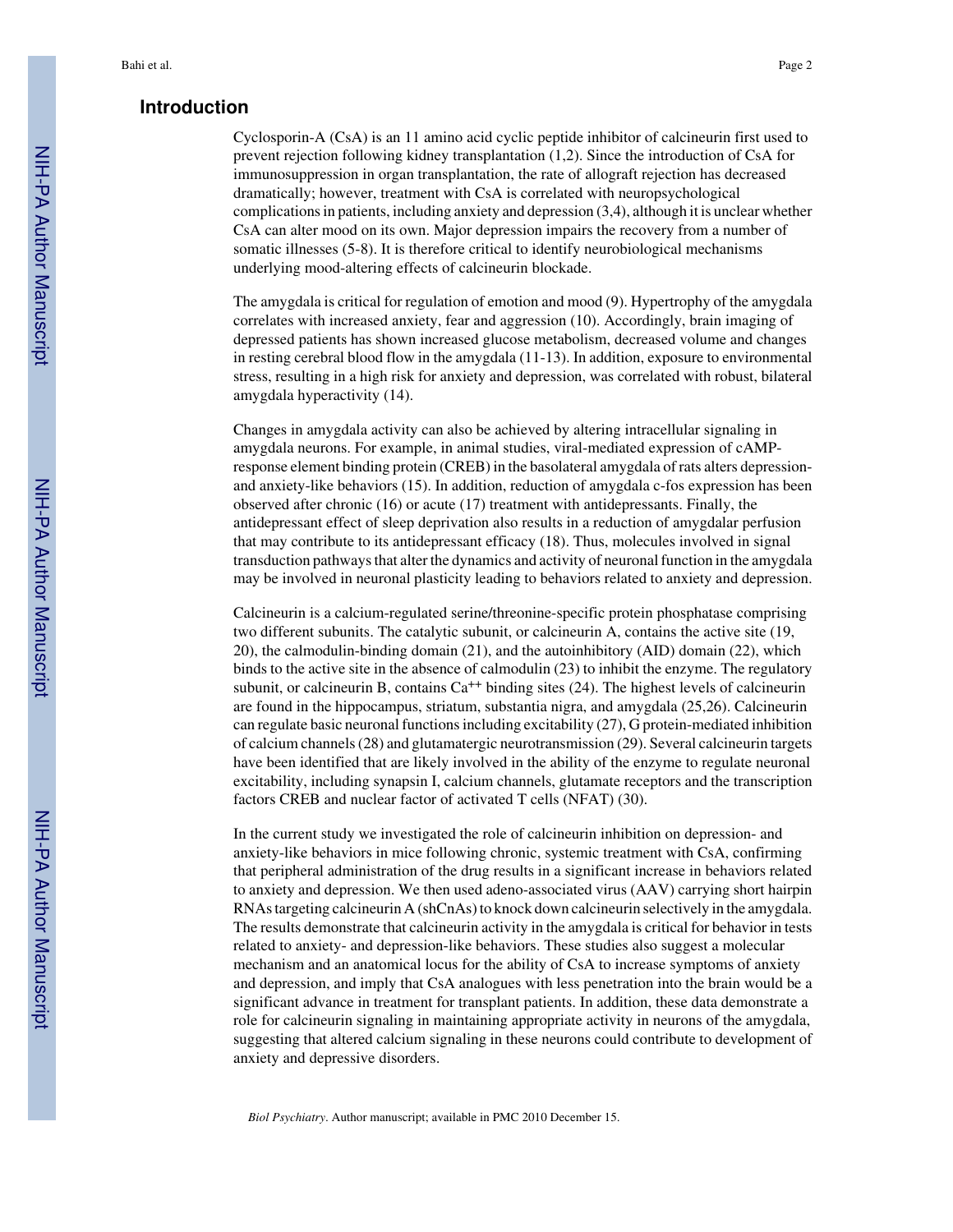## **Materials and Methods**

## **Animals**

Male C57BL/6J mice (10-12 weeks old; Jackson Laboratories, Bar Harbor, ME, USA) were maintained in a temperature-controlled vivarium  $(21\pm2\degree C)$  under a 12 h light-dark cycle with lights on at 7:00 A.M and housed five per cage. Food and water were available *ad libitum*. Three groups of mice were used for these studies. Group 1 received pharmacological challenge with systemic CsA (N=12-15/group), Group 2 was infused with AAV-GFP or AAV-shCnA (N=12-15/group) and Group 3 was infused with AAV-GFP or AAV-shCnA and then subjected to an acute (15 min) swim stress 90 min before sacrifice (N=5-8/group). Behavioral tests for Groups 1 and 2 were performed as shown in table 1.

Mice began testing 2 weeks after arrival and were habituated to handling for at least 3 days before testing. All studies were approved by the Yale University Animal Care and Use Committee and followed the NIH Guide for the Care and Use of Laboratory Animals.

#### **Drug dosing and administration**

For systemic administration studies, mice received daily (2 weeks) intraperitoneal injections (10 ml/kg) of 15 mg/kg CsA (Sandimmune® oral injection; Novartis, East Hanover, NJ) or olive oil vehicle (Sigma, St. Louis, MO).

#### **Construction of shRNAs and viral production and purification**

Three short hairpin RNAs (bp 158-182; bp 466-490; bp 1452-1476) were designed to target the mRNA encoding calcineurin A (NM\_008915) (31). Targets were ligated into pAAVshRNA as described previously (32,33) and sequenced. Viral production was accomplished by triple-transfection in HEK 293 cells. Cells were cultured in five 150×25 mm cell culture dishes and transfected with 135 μg each of pAAV-shCnA, pHelper and pAAV-RC plasmids using calcium phosphate (32,34).. After 72h, cells pelleted and resuspended in freezing buffer (0.15 M NaCl and 50 mM Tris, pH 8.0). After two freeze/thaw cycles, in dry ice and a 42°C water bath, to lyse the cells, benzoase was added (50 U/ml, final) and the mixture was incubated at 37°C for 30 min. The lysate was added to a centrifuge tube containing a 15%, 25%, 40% and 60% iodixanol gradient, spun at 200,000 g for 3h at 10  $^{\circ}$ C, and the 40% fraction was collected. Iodixanol was exchanged with PBS using Amicon BioMax 100K NMWL concentrators. The final purified virus was stored at 4°C (32,34).

#### **Stereotaxic injection of viral vectors**

Using a stereotaxic apparatus (Kopf Instruments, Tijunga, CA) AAV-shCnA and AAV-EGFP were infused into the basolateral nucleus of the amygdala (BLA) under ketamine/xylazine (100/10 mg/kg, i.p.) anesthesia (the nucleus accumbens (NAc) and the ventral tegmental area (VTA) were used as control regions). 1 μl AAV-shCnA or AAV-EGFP was infused bilaterally into the BLA over 5 min using a 26s/2"/2-gauge, blunt-tipped Hamilton syringe (Hamilton, Reno, NE). The ventral part of the BLA was targeted based on the observation that interference with calcium-dependent intracellular processes in this brain area can alter behaviors related to anxiety and depression, and also on pilot studies of c-fos immunoreactivity in response to stress; however, since viral diffusion could occur, the central amygdala would likely also be infected. After infusion, the syringe was held in place for an additional 10 min before being removed. Coordinates for the stereotaxic injections (relative to bregma) were: BLA: -2.1 anteroposterior, ±3.2 lateral, and -4.5 mm dorsoventral (DV); NAc: +1.5 AP, ±1.5 lateral, and -4.4 mm DV and VTA: -3.3 AP, ±1.0 lateral, and -4.6 mm DV (Paxinos & Watson, 1997). The placement of the injections was determined by cryostat sectioning through the infusion site.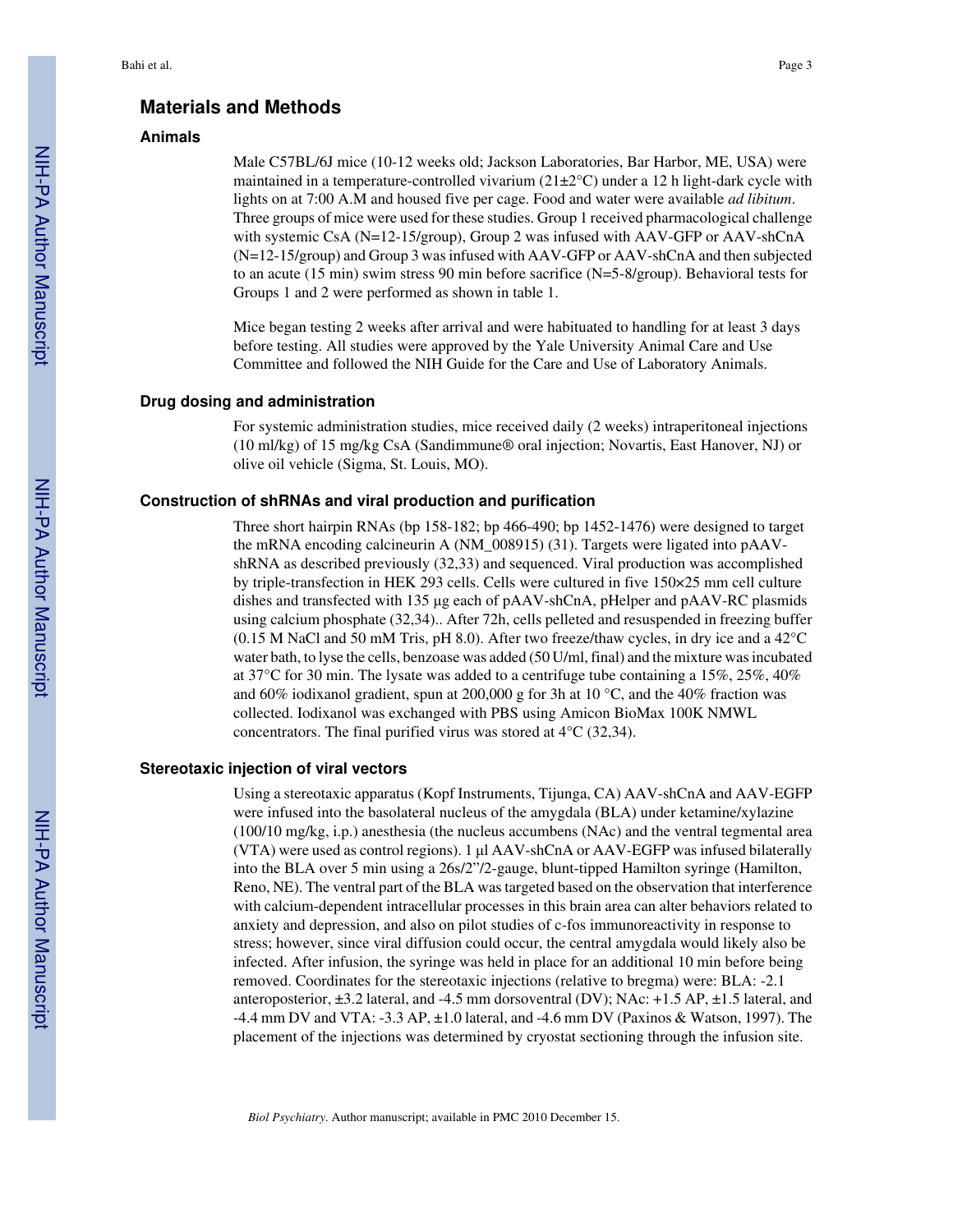#### **Elevated plus maze**

The elevated plus maze was made of black Plexiglas and had four  $30 \times 5$  cm arms and was elevated 50 cm above the floor as has been described previously (35). Two arms were enclosed by 15-cm walls, the other 2 arms had a 3-mm edge to prevent slipping and all arms were illuminated equally. A 5×5 cm center platform at the center was considered a neutral area. One hour prior to the experiment, the animals were placed in the test room. At the beginning of the test, mice were placed in the center of the maze facing an open arm and were allowed to explore the maze for 5 min. The percentage of time spent in the open arms compared to the total time minus time in the center was used as the primary measure of anxiety-like behavior and number of entries into each arm was recorded.

#### **Locomotor activity in an open field**

Each mouse was placed into the center of a brightly lit, novel cage  $(48 \times 22 \times 18 \text{ cm})$  with no bedding for 20 min. Beam breaks were used as an index of distance traveled.

#### **Light/dark test**

The light/dark test was performed similarly to what has been previously described (36-38). The apparatus consisted of two opaque Plexiglas compartments of the same size connected by a central opening ( $18 \times 10 \times 13$  cm dimensions: light compartment illuminated by a 60 W desk lamp through a transparent Plexiglas cover). Mice were placed into the dark compartment facing away from the opening and tracked for 5 min after the first cross was made. Number of entries into the dark side and time spent in the dark compartment were measured.

#### **Tail suspension test**

As has been described previously, mice were gently suspended by the tail and scored for time spent immobile over the 6 min test (38). After completion of the test, mice were returned to a holding cage until all cage-mates were tested.

#### **Forced swim test**

Mice were placed in clear glass beakers filled with 15 cm water  $\left(\sim 25\degree C\right)$  for 15 min with care taken not to put the nose of the mouse below water level. Mice were scored for time spent immobile (immobility was defined as a minimal amount of movement made by the mouse excluding respiratory and whisker movements). After testing, each mouse was placed in a heated holding cage (30-35°C) with bedding covered by a paper towel. After testing, animals were returned to the holding room (17,38).

#### **Calcineurin activity**

Immediately after the completion of behavioral testing, brains were removed following rapid decapitation. The amygdala, NAc and VTA were punched from 1 mm sections using an 18 gauge syringe and placed immediately in lysis buffer (50 mM Tris-HCl, pH 7.5, 1 mM DTT, 100 μM EDTA, 100 μM EGTA and 0.2% Nonidet P-40). Twenty μg of protein from each sample was incubated with a specific calcineurin substrate, RII phosphopeptide, according to the manufacturer's protocol. Reactions were stopped by adding GREEN™ reagent (Calbiochem, La Jolla, CA) and colorimetric intensity was measured at 620 nm in a microplate spectrophotometer. Data are values obtained from three independent experiments performed in triplicate.

#### **Real-time (RT)-PCR and mRNA quantitation**

RNA quantitation was performed as described previously (39). Total RNA was extracted using TRIzol Reagent (Invitrogen, Carlsbad, CA) including an RNase-free DNase step. RNA was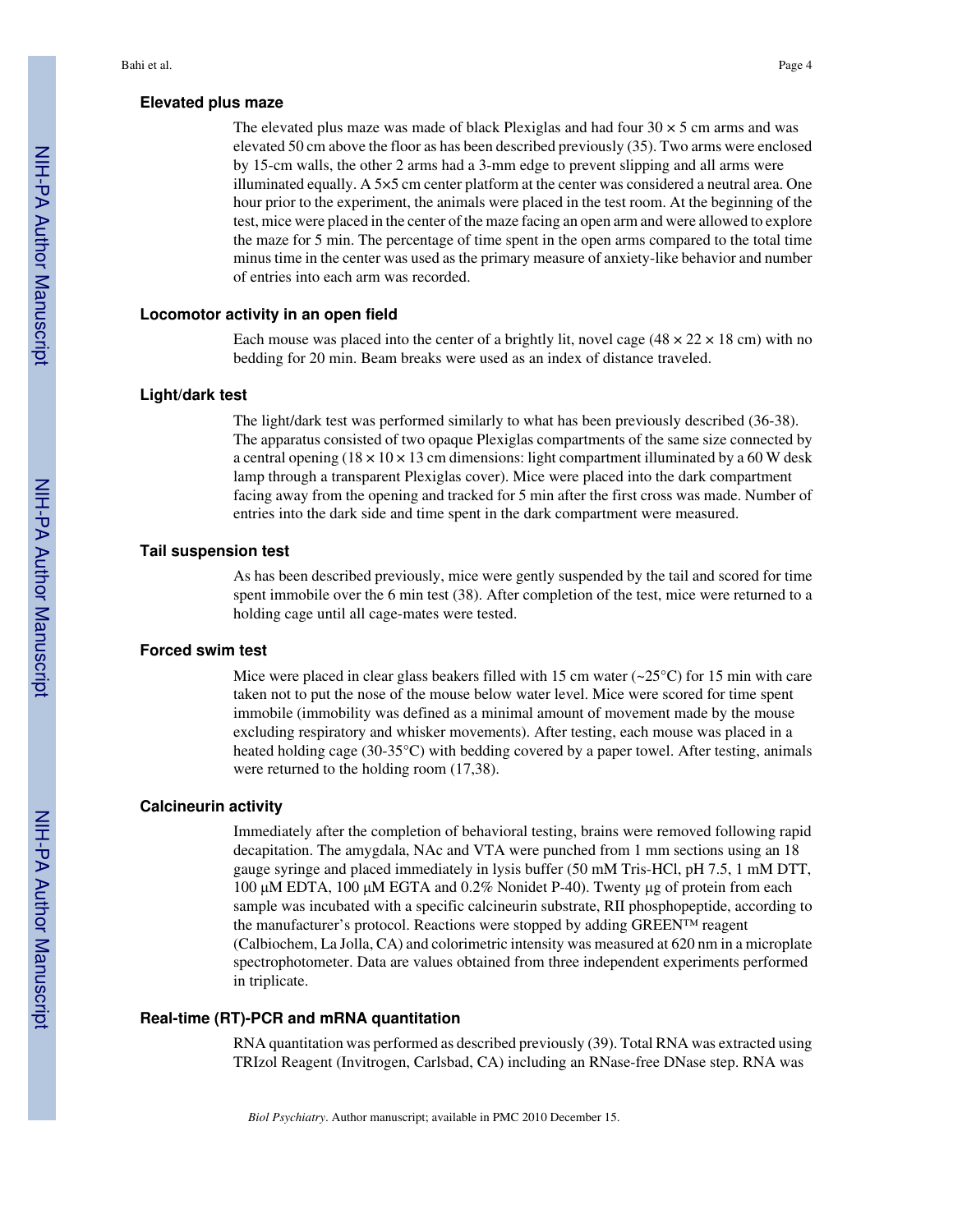quantified by spectrophotometry and integrity was verified by agarose gel electrophoresis as visualized with ethidium bromide staining. First-strand cDNA was generated from 2 μg of total RNA using  $Oligo(dT<sub>12-18</sub>)$  primer with the SuperScript III reverse transcription kit (Invitrogen) in a total volume of 20 μL according to the manufacturer's instructions. Primers for RT-PCR of the calcineurin A mRNA were designed using Primer3 (http://frodo.wi.mit.edu/). Settings in this program were chosen to avoid hairpin secondary structures and self- and cross-dimers. The reaction product was used for quantitative RT-PCR using the StepOnePlus™ Real-Time PCR System (Applied Biosystems Inc, Foster City, CA). cDNA (5 μL), 20 μM primers and 10 μL of QuantiTect™ SYBR Green PCR Kit (Invitrogen) were combined in a total volume of 20 μL and PCR was performed for 40 cycles as follows: 3 min at 95°C (initial denaturation), 20°C/s temperature transition rate up to 95 °C for 45s then 45s at 62°C (amplification). Specificity of the primers and the PCR reaction were verified by melt-curve analysis and by checking the PCR products on 2% agarose gel, confirming that all PCR protocols were highly specific and that only one PCR fragment was amplified in every PCR reaction. Each PCR experiment was performed three times and variability was less than 10%. Negative controls (samples without cDNA) were included in all experiments.

#### **Immunohistochemistry**

For GFP and c-fos studies, a separate group of mice was anesthetized by an overdose of chloral hydrate and were then quickly perfused intra-cardially with chilled PBS (0.1 M, pH 7.3) followed by chilled 4% paraformaldehyde (PFA) for 10 min each. Brains were subsequently removed from the skull and post-fixed for 24 h in PFA at 4°C. After fixation, samples were placed in PBS (0.1 M, pH 7.3) with 30% sucrose for cryoprotection. Brains were then stored in sucrose at 4 °C until slicing. Forty-micrometer sections were cut with a microtome. Sections were labeled with a polyclonal rabbit c-fos primary antibody (1:2500; SC-52 Santa Cruz Biotechnology, Santa Cruz, CA, USA) at 4°C overnight, followed by a Cy3-conjugated peroxidase-conjugated anti-rabbit secondary antibody (1:2500; C2306, Sigma-Aldrich, St. Louis, MO, USA for 2 h at room temperature as free-floating sections in mesh wells. Three sections from the amygdala region (spaced out by  $240 \mu m$ ) were then mounted onto gelatincoated slides, covered with mounting media (Vectashield, Vector Laboratories), and sealed with a cover slip (38). c-fos positive cells were counted in both amygdalae of each of the best two slices per mouse with a Nikon Apotome microscope. Results are expressed as the number of c-fos positive in each amygdala on each slice  $\pm$  SEM.

#### **Statistical analysis**

For comparison of the mean values between groups, statistical evaluation was performed using analysis of variance (ANOVA) using SPSS 16 (SPSS Inc., Chicago, IL, USA). The factor used for analysis of chronic CsA injections was drug vs. vehicle and for viral-mediated shRNA expression the factor used was AAV-GFP vs. AAV-shCnA. *P* values < 0.05 were considered statistically significant. All data are presented as means ± standard error of the mean (SEM). *N* refers to the number of statistical cells in each group.

#### **Results**

#### **Systemic CsA exposure induces anxiety- and depression-like behaviors but does not affect locomotor activity**

To evaluate the effect of chronic, systemic inhibition of calcineurin activity on behaviors related to anxiety and depression, we treated mice peripherally with CsA and then tested the animals in the elevated plus maze, light/dark test (anxiety-like behavior), forced swim test and tail suspension test (depression-like behavior).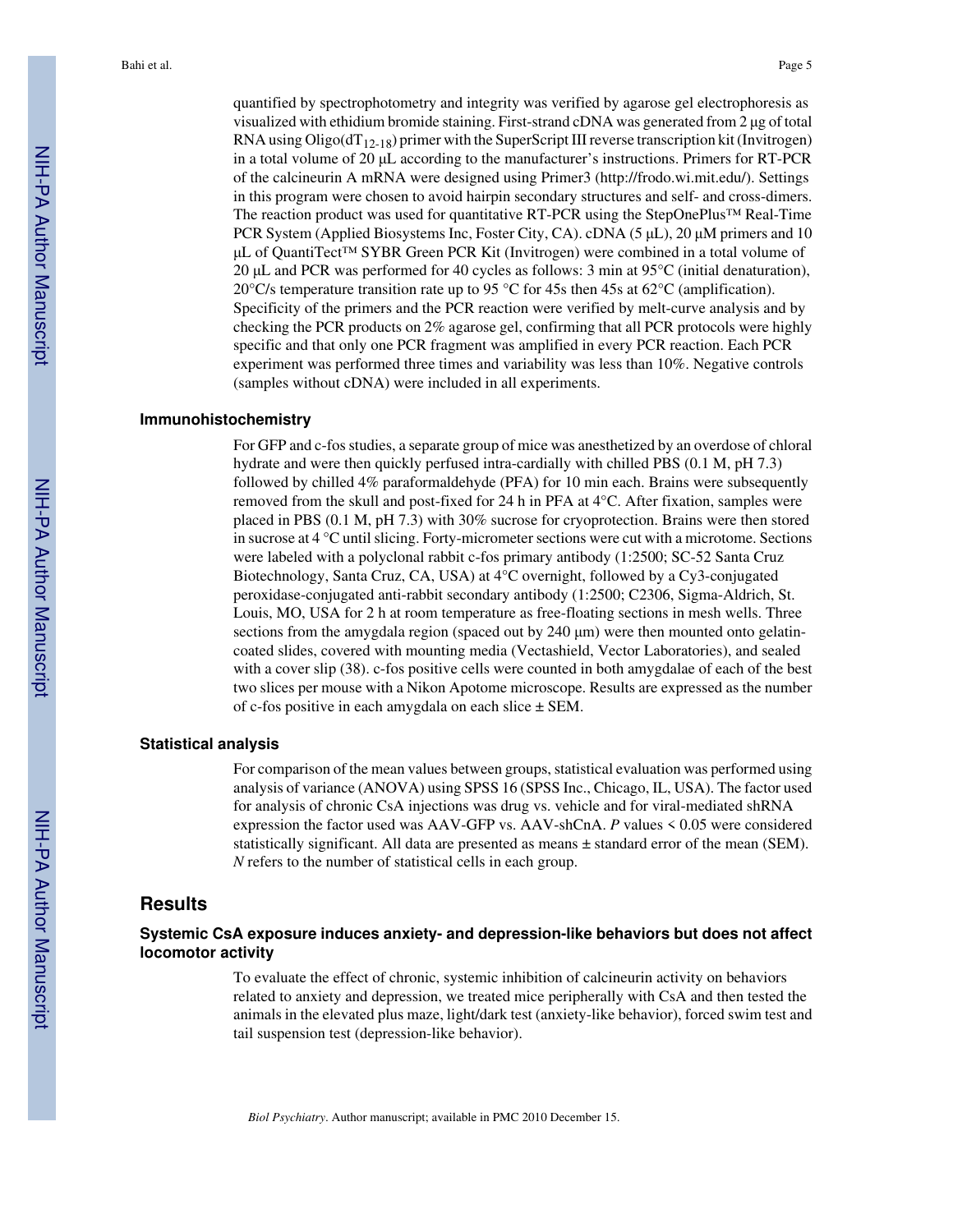In the elevated plus maze, systemic injection of CsA significantly decreased the time spent in the open arms (F(1,28) = 253.943;  $p \le 0.001$ ; Fig. 1A) and the number of entries (F(1,28) = 165.526; p < 0.001; Fig. 1B) while increasing the time spent in closed arms (data not shown). In the light/dark test, CsA-treated mice spent more time in the dark compartment compared to vehicle-treated mice  $(F(1, 28) = 180.015; p \le 0.001; Fig. 1C)$ . The number of entries into the light compartment was also decreased in CsA-treated mice compared to vehicle injection (F  $(1,28) = 419.154$ ;  $p \le 0.001$ ; Fig. 1D). The latency time was not significantly different between control and CsA-injected mice (Fig. S1A)  $(F(1,28) = 0.049; p = 0.826)$ .

In the forced swim and tail suspension tests, CsA-injected mice showed a significant increase in immobility time (forced swim:  $F(1,28) = 328.031$ ; p < 0.001; tail suspension:  $F(1,28) =$ 116.876; p < 0.001; Fig. 2A,B). No differences were seen in overall locomotor activity in a novel environment (F(1,28) = 0.524;  $p = 0.475$ ; Fig. 2C), suggesting that peripheral CsA administration did not result in locomotor activity changes that would account for the results observed in tests of anxiety- and depression-like behavior.

#### **Peripheral CsA administration inhibits brain calcineurin phosphatase activity but not mRNA expression**

Following behavioral testing, calcineurin A mRNA levels were measured in the brain. Consistent with a purely pharmacological effect on calcineurin activity, calcineurin A, GAPDH and beta-actin mRNAs were unchanged as a result of chronic CsA infusion (calcineurin A: F  $(1,10) = 0.769$ , P = 0.414; GAPDH: F(1,10) = 0.275, P = 0.619; beta-actin: F(1,10) = 0.031, P  $= 0.866$ ; Fig. 3A). Although there were no effects on calcineurin mRNA levels, chronic, systemic CsA injection inhibited calcineurin activity in all brain regions examined as measured by the dephosphorylation of the RII peptide substrate (BLA:  $F(1,10) = 571.914$ ;  $P \le 0.001$ , VTA:  $F(1,10) = 320.761$ ;  $P \le 0.001$ ; NAc  $F(1,10) = 765.445$ ;  $P \le 0.001$ ; Fig. 3B).

#### **Local knockdown of calcineurin A levels in the brain**

In order to determine whether the changes in anxiety- and depression like behavior following chronic, systemic CsA treatment resulted from a decrease in calcineurin activity in a specific brain area, we used adeno-associated virus (AAV) to express short hairpin RNAs (shCnAs) targeting calcineurin A in the amygdala, VTA and NAc. RT-PCR revealed a significant reduction of calcineurin A mRNA levels in the amygdala of AAV-shCnA-injected mice as compared to AAV-GFP-injected animals  $(F(1,10) = 72.516, P \le 0.001; Fig. 4A)$  with no change in GAPDH and beta-actin transcripts  $(F(1,10) = 0.377, P = 0.556; F(1,10) = 0.081, P = 0.783$ , respectively). Consistent with a very local knockdown, following AAV-shCnA injection into the amygdala, calcineurin activity was also significantly reduced only in the amygdala  $(F(1,10))$  $= 562.888$ ; P < 0.001) (Fig. 4B) but not the VTA (F(1,10) = 1.114; P = 0.351) or the NAc (F)  $(1,10) = 0.038$ ; P = 0.855) in the same animals.

## **AAV-shCnA-mediated knockdown of calcineurin A in the amygdala increases anxiety- and depression-related behaviors in mice**

Mice that had received AAV-GFP or AAV-shCnA infusions into the amygdala, VTA or NAc were tested in the same behavioral paradigms used to assess anxiety- and depression-like behavior in CsA-treated mice. A significant difference in the time spent in the open arms and the total number of arm entries (F(1,24) = 27.82, P < 0.001; F(1,24) = 121.882, P < 0.001 respectively; Fig. 5A,B) and the number of open arm entries ( $F(1,24) = 9.965$ ,  $P = 0.006$ ; data not shown) was observed in the mice that received AAV-shCnA infusions in the amygdala compared to mice with AAV-GFP infusion into the same brain area. In contrast, no difference was observed when mice were injected either into the VTA or the NAc (VTA:  $F(1,22) = 0.532$ ;  $P = 0.473$ ;  $F(1,22) = 0.043$ ;  $P = 0.838$  in the VTA; NAc:  $F(1,22) = 2.140$ ;  $P = 0.158$ ;  $F(1,22)$  $= 0.800; P = 0.381.$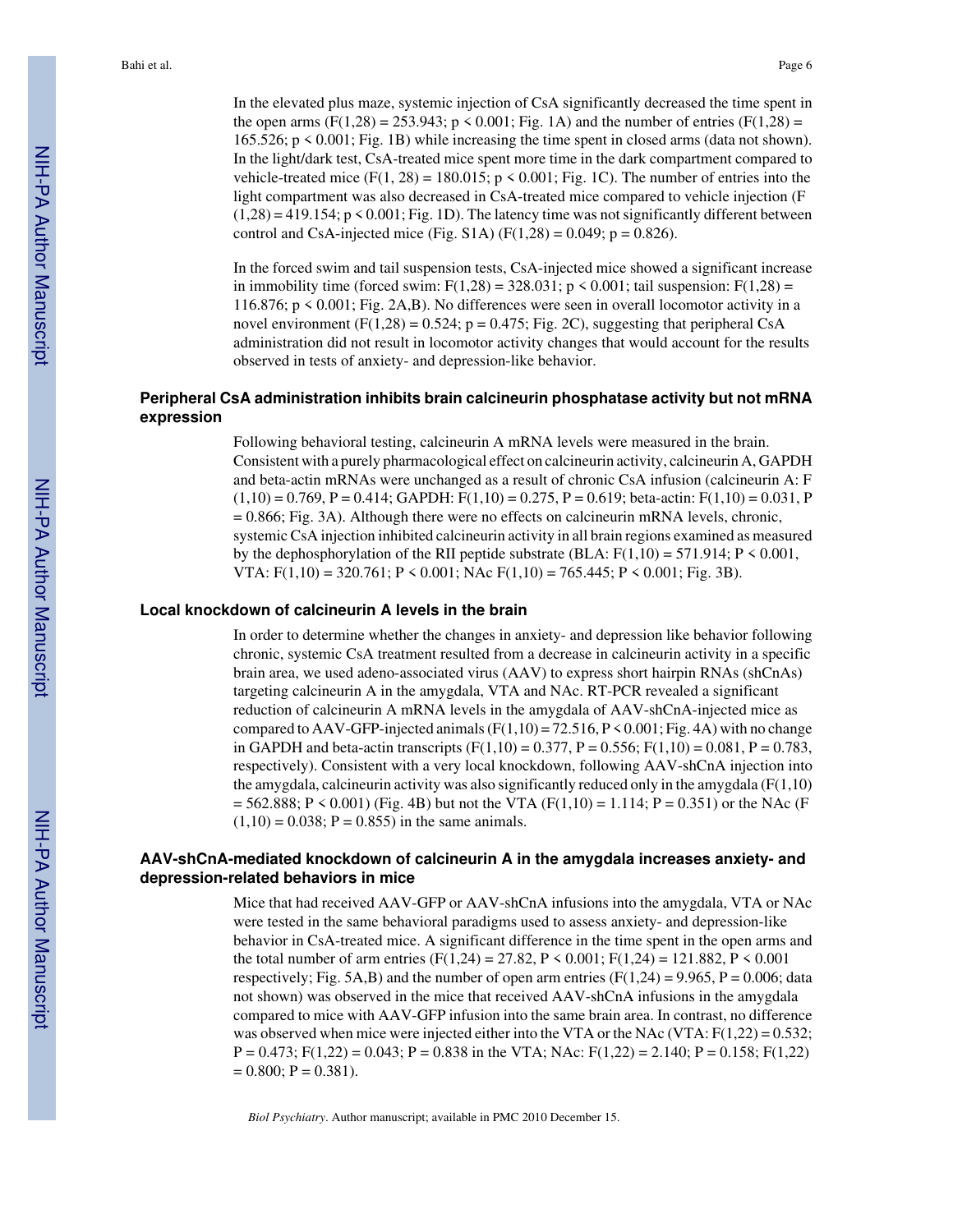In the light/dark test, amygdala AAV-shCnA-injected mice had fewer entries into the light chamber (F(1,24) = 68.727, P < 0.001; Fig. 5B) and greater time spent in the dark chamber (F  $(1,24) = 91.424$ ,  $P \le 0.001$ ; Fig. 5B) compared to GFP mice. Injection of AAV-shCnAs or AAV-GFP into the VTA or the NAc had no effect on behavior in the light/dark test (VTA: F  $(1,22) = 0.161$ ; P = 0.692; F(1,22) = 0.255; P = 0.523; NAc: F(1,22) = 0.192; P = 0.366; F  $(1,22) = 0.482$ ; P = 0.217). Viral expression of shCnA in the 3 different brain regions had no effect on the latency time (Fig. S1B) (amygdala:  $F(1,24) = 1.693$ ;  $P = 0.210$ ; VTA:  $F(1,22) =$ 1.516;  $P = 0.231$ ; NAc:  $F(1,22) = 0.536$ ;  $P = 0.472$ ).

In the forced swim test, stereotaxic injection of AAV-shCnA significantly increased the duration of immobility  $(F(1,24) = 62.350, P \le 0.001$ ; Fig. 6A) as compared to amygdala AAV-GFP injected mice. In contrast, when calcineurin expression was knocked down in the VTA or the NAc no significant differences were observed between GFP and shCnA expressing animals (VTA:  $F(1,22) = 2.381$ ; P = 0.116; NAc:  $F(1,22) = 0.223$ ; P = 0.642).

In the tail suspension test, knockdown of calcineurin A in the amygdala increased immobility compared to AAV-GFP injected mice  $(F(1,24) = 43.124, P \le 0.001)$ . Injection of AAV-shCnAs or AAV-GFP into either the VTA or the NAc did not alter immobility in the tail suspension test (VTA:  $F(1,22) = 1.474$ ;  $P = 0.251$ ; NAc:  $F(1,22) = 0.639$ ;  $P = 0.433$ )

No change in overall locomotor activity was observed following knockdown of calcineurin A in the amygdala (F(1,24) = 2.260; P = 0.150), VTA (F(1,22) = 0.961) or NAc P = 0.338 and F  $(1,22) = 0.092$ ; P = 0.764, Fig. 6C), suggesting that changes in behavior in the anxiety- and depression-related tests were not related to a non-specific change in overall locomotor activity.

The localization of CnA knockdown was verified following behavioral testing using either real-time RT PCR or measurement of calcineurin activity in punches of the BLA. Two mice injected with AAV-shCnA showed no decrease in calcineurin activity in amygdala punches as measured by RT-PCR compared to AAV-GFP-injected animals (Fig. S2A). As a result, we removed the behavioral data for these animals and analyzed their behavior separately. In accord with the lack of change in amygdala calcineurin A there were no behavioral changes observed in these 2 mice as compared to AAV-GFP injected mice in the elevated plus maze (Fig. S2B), the light/dark test (Fig. S2C,D), the forced swim and tail suspension tests (Fig. S2E,F) or the open field (Fig. S2G). These data are further demonstration of the specific role of amygdala calcineurin activity in the increase in anxiety- and depression-related behaviors.

#### **Local calcineurin knock-down in amygdala increases stress-induced c-fos expression**

In order to determine whether there were likely to be changes in neuronal activity in the amygdala following calcineurin knockdown in the amygdala, c-fos was measured as an index of neuronal activation in mice that had been injected with either AAV-shCnAs or AAV-GFP. Acute 15 min swim stress significantly increased c-fos expression in the amygdala of mice previously infused with AAV-shRNAs targeting calcineurin A into this brain area ( $\sim 30\%$ ; F  $(1, 42) = 13.3$ ,  $p = 0.0007$ ; Fig. 7). Conversely, only a small increase in c-fos expression was observed in the amygdala of mice infused with AAV-GFP  $(F(1, 30) = 3.19, p = 0.083)$ . No gross morphological differences were observed between neurons infected with AAV-GFP or AAV-shCnA.

## **Discussion**

These studies demonstrate that chronic, peripheral administration of CsA decreases calcineurin activity in the brain resulting in increased anxiety- and depression-like behaviors in a battery of behavioral tests in mice. Similar phenotypes are seen following local knockdown of calcineurin activity in the amygdala, but not the VTA or NAc, by viral-mediated delivery of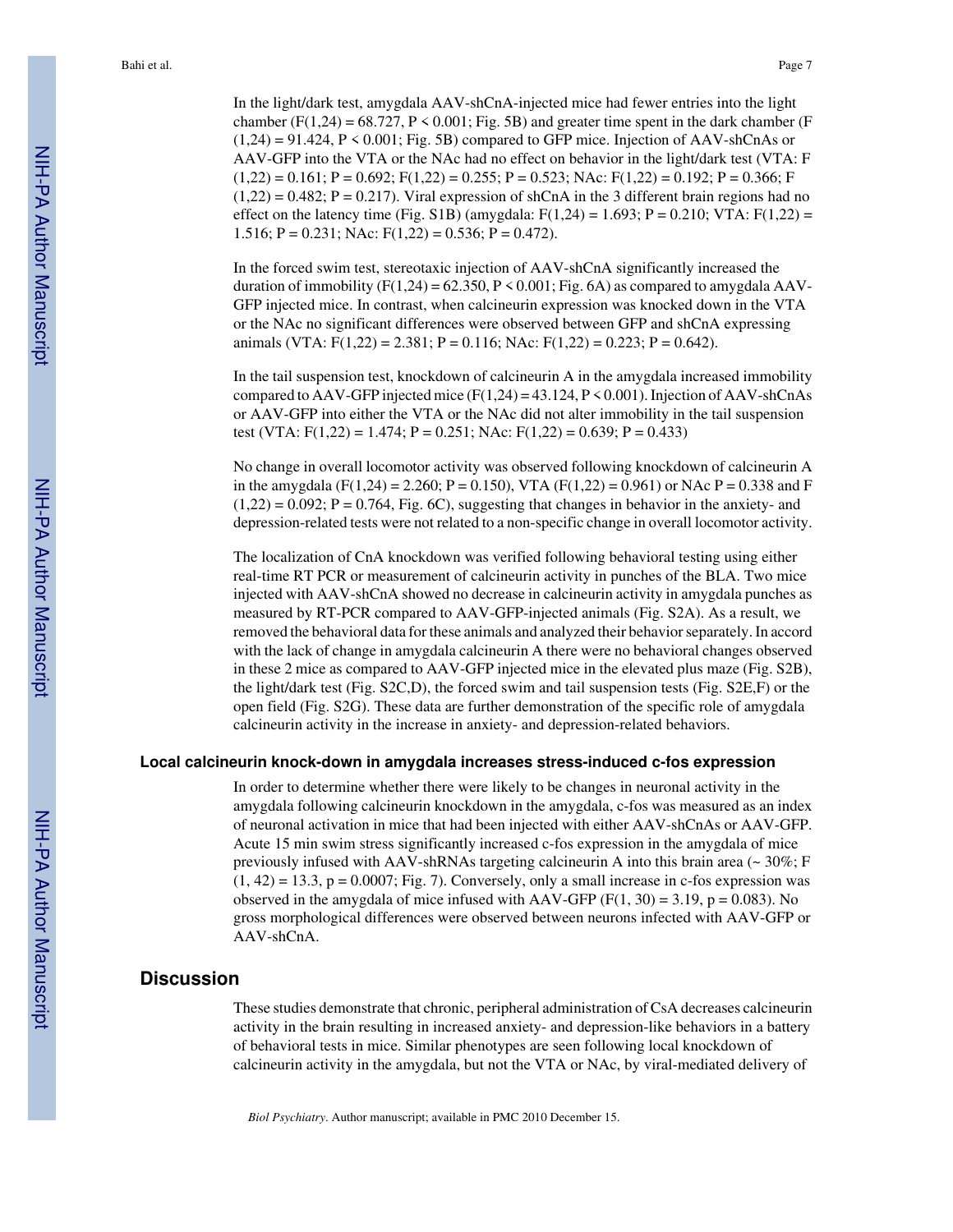shRNAs targeting calcineurin A. These behavioral changes could be mediated through increased neuronal firing, since acute swim stress resulted in a significant increase in c-fos activity in the amygdala of AAV-shCnA infused mice as compared to control mice. Systemic injection of CsA also decreased calcineurin activity in the prefrontal cortex (Fig. S3); however, this change in prefrontal calcineurin activity did not appear to alter behavioral changes mediated through decreased calcineurin activity in the amygdala. Taken together, these results suggest that calcineurin is necessary for maintaining normal activation patterns in amygdala neurons, and that decreased calcineurin activity results in amygdalar hyperactivity that is not compensated by prefrontal hyperactivity, leading to increased emotional behaviors.

Patients treated with CsA to prevent rejection after organ transplantation display increased emotional problems including depression and anxiety (3,4,40-42). While invasive surgery and homeostatic perturbation, as well as the stress of serious illness, are likely to play a pivotal role in mood, treatment with the calcineurin inhibitor CsA may also alter mood. The current study suggests that both enzymatic blockade of calcineurin, and interfering with calcineurin mRNA expression in the amygdala genetically, promote anxiety- and depression-like behaviors, strongly suggesting that CsA treatment in transplant patients contributes to increased mood disorder symptoms seen in these patients. Previous studies have suggested that increased calcineurin activity results in greater sensitivity to classical antidepressants (43). In addition, polymorphisms in the gene encoding the catalytic subunit of calcineurin have been associated with a greater risk of bipolar disorder (44). Furthermore, calcineurin inhibition with either CsA or specific shRNA-expressing AAVs increase ERK phosphorylation (Fig. 4S), suggesting that CnA plays a pivotal role in the balance between phosphatase and kinase activities in the amygdala. Taken together, these studies suggest that calcineurin activity in the amygdala is essential for normal mood regulation.

In summary, calcineurin activity likely regulates neuronal firing and overall activity of the amygdala. Blockade of calcineurin, either pharmacologically in transplant patients, or genetically, appears to result in an increase in the symptoms of affective disorders. Therefore, development of calcineurin antagonists that do not penetrate into the brain or immunosuppressants that do not target calcineurin activity would be a significant advance that would minimize the risk of mood disorders in organ transplant patients. In addition, recognition of the increased risk of affective disorders in patients treated with CsA and increased psychiatric support is likely to improve health outcomes in these patients.

## **Supplementary Material**

Refer to Web version on PubMed Central for supplementary material.

#### **Acknowledgments**

This work was supported by grants DA14241, MH77681 and DA00436 from the National Institutes of Health and the State of Connecticut, Department of Mental Health and Addiction Services. AB was supported by a Fellowship for advanced researchers from the Swiss National Science Foundation (PA00A-117453). The authors express their gratitude to Dr. Ralph Dileone (Yale University) for providing reagents and expertise in setting up the AAV system. The authors declare no biomedical financial interests or potential conflicts of interest.

## **Abbreviations**

AAV, adeno-associated virus AID, auto inhibitory domain BLA, basolateral amygdala CaM, calmodulin CnA, calcineurin A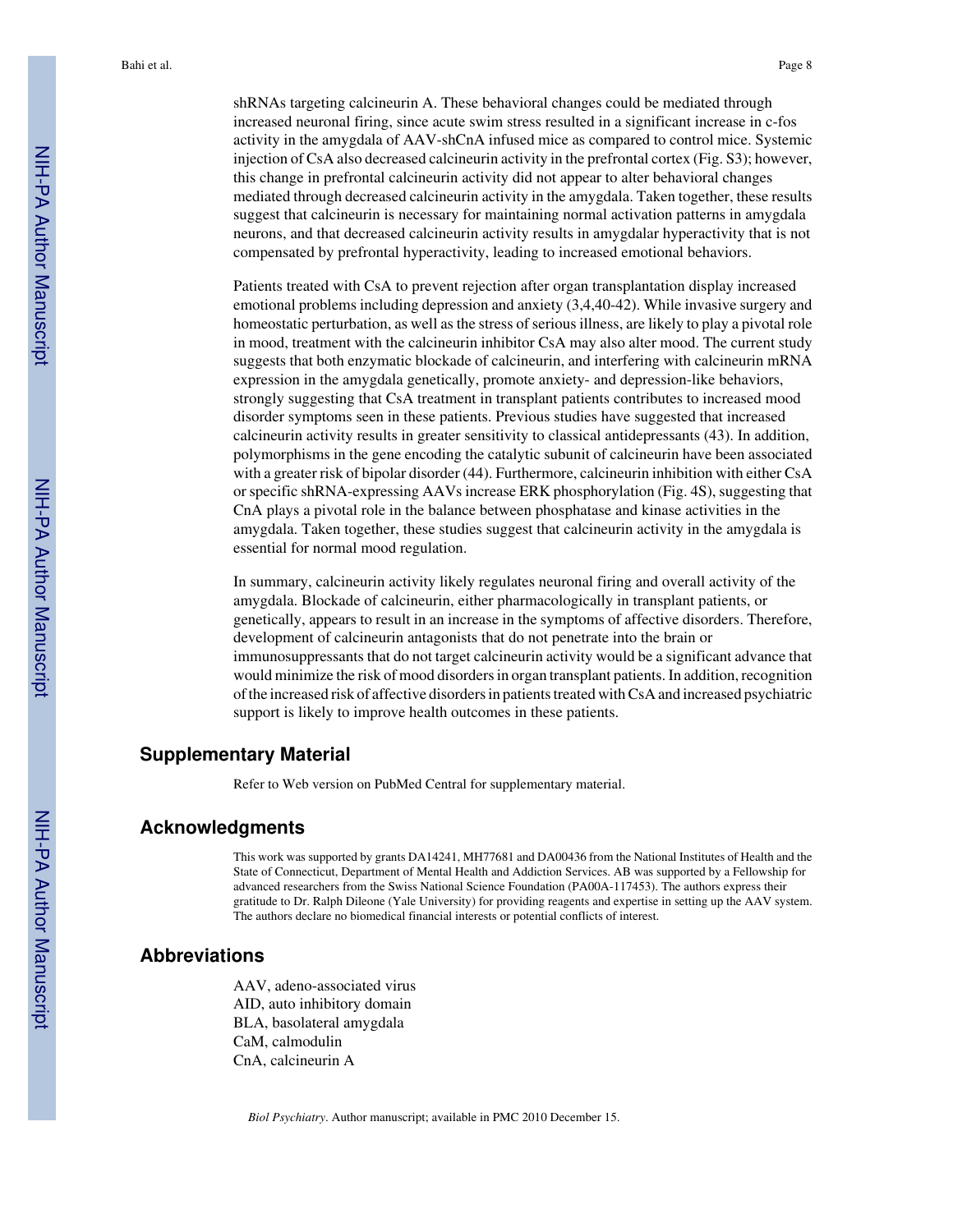CREB, cAMP response element binding protein CsA, Cyclosporin-A HEK, human embryonic kidney NAc, nucleus accumbens PP2B, protein phosphatase 2B shCnA, short hairpin RNA targeting calcineurin A VTA, ventral tegmental area

## **References**

- 1. Calne RY, Rolles K, White DJ, Thiru S, Evans DB, McMaster P, et al. Cyclosporin A initially as the only immunosuppressant in 34 recipients of cadaveric organs: 32 kidneys, 2 pancreases, and 2 livers. Lancet 1979;2:1033–1036. [PubMed: 91781]
- 2. Calne RY, White DJ, Thiru S, Evans DB, McMaster P, Dunn DC, et al. Cyclosporin A in patients receiving renal allografts from cadaver donors. Lancet 1978;2:1323–1327. [PubMed: 82836]
- 3. Kahan BD, Flechner SM, Lorber MI, Golden D, Conley S, Van Buren CT. Complications of cyclosporine-prednisone immunosuppression in 402 renal allograft recipients exclusively followed at a single center for from one to five years. Transplantation 1987;43:197–204. [PubMed: 3544376]
- 4. de Groen PC, Aksamit AJ, Rakela J, Forbes GS, Krom RA. Central nervous system toxicity after liver transplantation. The role of cyclosporine and cholesterol. N Engl J Med 1987;317:861–866. [PubMed: 3306386]
- 5. Katon WJ. Clinical and health services relationships between major depression, depressive symptoms, and general medical illness. Biol Psychiatry 2003;54:216–226. [PubMed: 12893098]
- 6. Ormel J, Rijsdijk FV, Sullivan M, van Sonderen E, Kempen GI. Temporal and reciprocal relationship between IADL/ADL disability and depressive symptoms in late life. J Gerontol B Psychol Sci Soc Sci 2002;57:P338–347. [PubMed: 12084784]
- 7. Patten SB. Long-term medical conditions and major depression in a Canadian population study at waves 1 and 2. J Affect Disord 2001;63:35–41. [PubMed: 11246078]
- 8. van den Brink RH, van Melle JP, Honig A, Schene AH, Crijns HJ, Lambert FP, et al. Treatment of depression after myocardial infarction and the effects on cardiac prognosis and quality of life: rationale and outline of the Myocardial INfarction and Depression-Intervention Trial (MIND-IT). Am Heart J 2002;144:219–225. [PubMed: 12177637]
- 9. Davis M, Whalen PJ. The amygdala: vigilance and emotion. Mol Psychiatry 2001;6:13–34. [PubMed: 11244481]
- 10. Vyas A, Mitra R, Shankaranarayana Rao BS, Chattarji S. Chronic stress induces contrasting patterns of dendritic remodeling in hippocampal and amygdaloid neurons. J Neurosci 2002;22:6810–6818. [PubMed: 12151561]
- 11. Drevets WC, Videen TO, Price JL, Preskorn SH, Carmichael ST, Raichle ME. A functional anatomical study of unipolar depression. J Neurosci 1992;12:3628–3641. [PubMed: 1527602]
- 12. Sheline YI, Gado MH, Price JL. Amygdala core nuclei volumes are decreased in recurrent major depression. Neuroreport 1998;9:2023–2028. [PubMed: 9674587]
- 13. Drevets WC. Neuroimaging and neuropathological studies of depression: implications for the cognitive-emotional features of mood disorders. Curr Opin Neurobiol 2001;11:240–249. [PubMed: 11301246]
- 14. Wolfensberger SP, Veltman DJ, Hoogendijk WJ, Boomsma DI, de Geus EJ. Amygdala responses to emotional faces in twins discordant or concordant for the risk for anxiety and depression. Neuroimage 2008;41:544–552. [PubMed: 18396414]
- 15. Wallace TL, Stellitano KE, Neve RL, Duman RS. Effects of cyclic adenosine monophosphate response element binding protein overexpression in the basolateral amygdala on behavioral models of depression and anxiety. Biol Psychiatry 2004;56:151–160. [PubMed: 15271583]
- 16. Beck CH, Fibiger HC. Chronic desipramine alters stress-induced behaviors and regional expression of the immediate early gene, c-fos. Pharmacol Biochem Behav 1995;51:331–338. [PubMed: 7667349]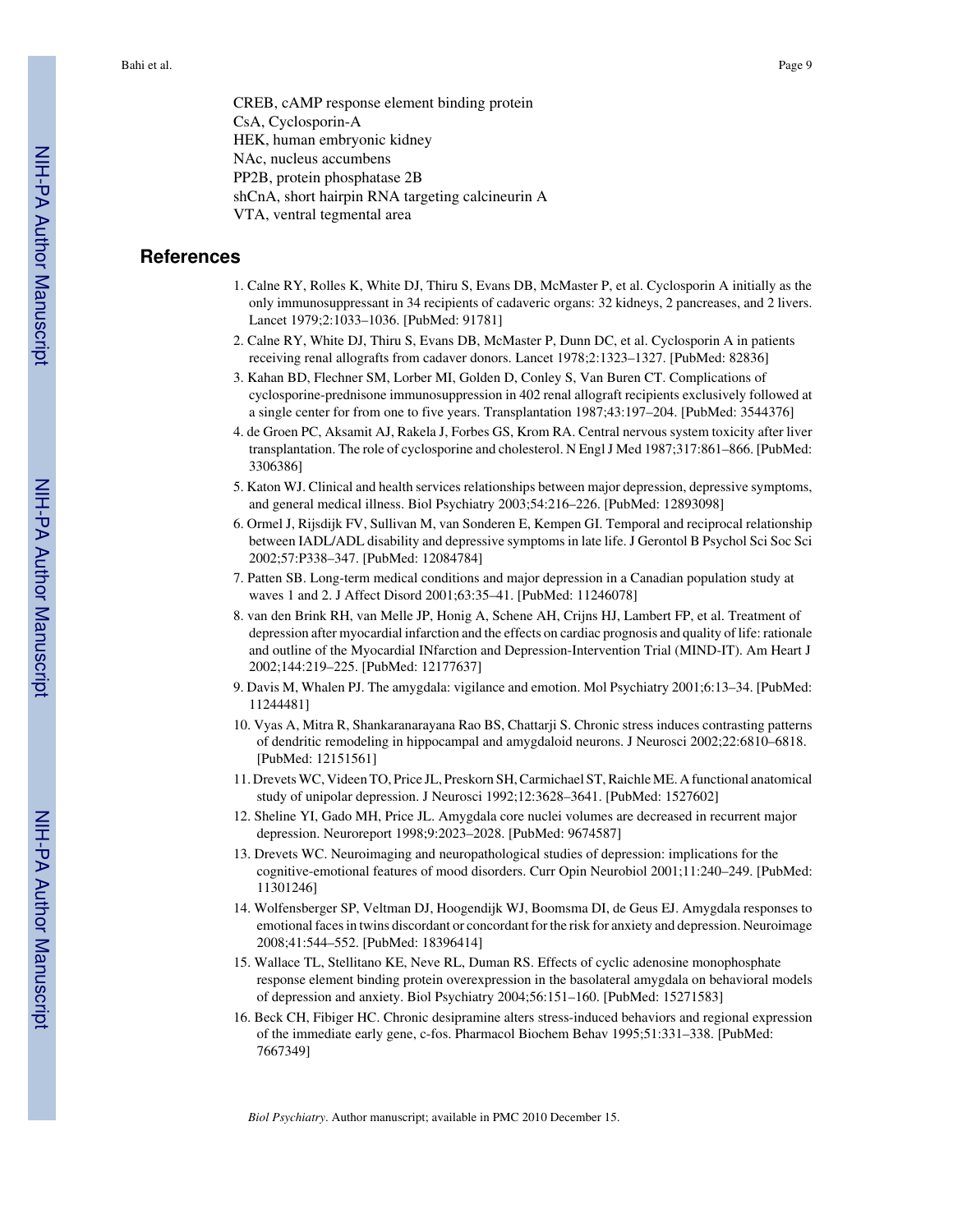- 17. Mineur YS, Picciotto MR, Sanacora G. Antidepressant-like effects of ceftriaxone in male C57BL/6J mice. Biol Psychiatry 2007;61:250–252. [PubMed: 16860779]
- 18. Clark CP, Brown GG, Archibald SL, Fennema-Notestine C, Braun DR, Thomas LS, et al. Does amygdalar perfusion correlate with antidepressant response to partial sleep deprivation in major depression? Psychiatry Res 2006;146:43–51. [PubMed: 16380239]
- 19. Clipstone NA, Fiorentino DF, Crabtree GR. Molecular analysis of the interaction of calcineurin with drug-immunophilin complexes. J Biol Chem 1994;269:26431–26437. [PubMed: 7523407]
- 20. Husi H, Luyten MA, Zurini MG. Mapping of the immunophilin-immunosuppressant site of interaction on calcineurin. J Biol Chem 1994;269:14199–14204. [PubMed: 7514602]
- 21. Kincaid RL, Nightingale MS, Martin BM. Characterization of a cDNA clone encoding the calmodulin-binding domain of mouse brain calcineurin. Proc Natl Acad Sci U S A 1988;85:8983– 8987. [PubMed: 2848250]
- 22. Hashimoto Y, Perrino BA, Soderling TR. Identification of an autoinhibitory domain in calcineurin. J Biol Chem 1990;265:1924–1927. [PubMed: 2153670]
- 23. Kissinger CR, Parge HE, Knighton DR, Lewis CT, Pelletier LA, Tempczyk A, et al. Crystal structures of human calcineurin and the human FKBP12-FK506-calcineurin complex. Nature 1995;378:641– 644. [PubMed: 8524402]
- 24. Klee CB, Crouch TH, Krinks MH. Calcineurin: a calcium- and calmodulin-binding protein of the nervous system. Proc Natl Acad Sci U S A 1979;76:6270–6273. [PubMed: 293720]
- 25. Buttini M, Limonta S, Luyten M, Boddeke H. Differential distribution of calcineurin A alpha isoenzyme mRNA's in rat brain. Naunyn Schmiedebergs Arch Pharmacol 1993;348:679–683. [PubMed: 8133911]
- 26. Polli JW, Billingsley ML, Kincaid RL. Expression of the calmodulin-dependent protein phosphatase, calcineurin, in rat brain: developmental patterns and the role of nigrostriatal innervation. Brain Res Dev Brain Res 1991;63:105–119.
- 27. Yakel JL. Calcineurin regulation of synaptic function: from ion channels to transmitter release and gene transcription. Trends Pharmacol Sci 1997;18:124–134. [PubMed: 9149541]
- 28. Zhu Y, Yakel JL. Calcineurin modulates G protein-mediated inhibition of N-type calcium channels in rat sympathetic neurons. J Neurophysiol 1997;78:1161–1165. [PubMed: 9307144]
- 29. Victor RG, Thomas GD, Marban E, O'Rourke B. Presynaptic modulation of cortical synaptic activity by calcineurin. Proc Natl Acad Sci U S A 1995;92:6269–6273. [PubMed: 7541535]
- 30. Mansuy IM. Calcineurin in memory and bidirectional plasticity. Biochem Biophys Res Commun 2003;311:1195–1208. [PubMed: 14623305]
- 31. Yu JY, DeRuiter SL, Turner DL. RNA interference by expression of short-interfering RNAs and hairpin RNAs in mammalian cells. Proc Natl Acad Sci U S A 2002;99:6047–6052. [PubMed: 11972060]
- 32. Hommel JD, Sears RM, Georgescu D, Simmons DL, DiLeone RJ. Local gene knockdown in the brain using viral-mediated RNA interference. Nat Med 2003;9:1539–1544. [PubMed: 14634645]
- 33. Benavides DR, Quinn JJ, Zhong P, Hawasli AH, DiLeone RJ, Kansy JW, et al. Cdk5 modulates cocaine reward, motivation, and striatal neuron excitability. J Neurosci 2007;27:12967–12976. [PubMed: 18032670]
- 34. Zolotukhin S, Byrne BJ, Mason E, Zolotukhin I, Potter M, Chesnut K, et al. Recombinant adenoassociated virus purification using novel methods improves infectious titer and yield. Gene Ther 1999;6:973–985. [PubMed: 10455399]
- 35. Caldarone BJ, King SL, Picciotto MR. Sex differences in anxiety-like behavior and locomotor activity following chronic nicotine exposure in mice. Neurosci Lett 2008;439:187–191. [PubMed: 18524488]
- 36. Crawley JN. Exploratory behavior models of anxiety in mice. Neurosci Biobehav Rev 1985;9:37– 44. [PubMed: 2858080]
- 37. Crawley J, Goodwin FK. Preliminary report of a simple animal behavior model for the anxiolytic effects of benzodiazepines. Pharmacol Biochem Behav 1980;13:167–170. [PubMed: 6106204]
- 38. Mineur YS, Somenzi O, Picciotto MR. Cytisine, a partial agonist of high-affinity nicotinic acetylcholine receptors, has antidepressant-like properties in male C57BL/6J mice. Neuropharmacology 2007;52:1256–1262. [PubMed: 17320916]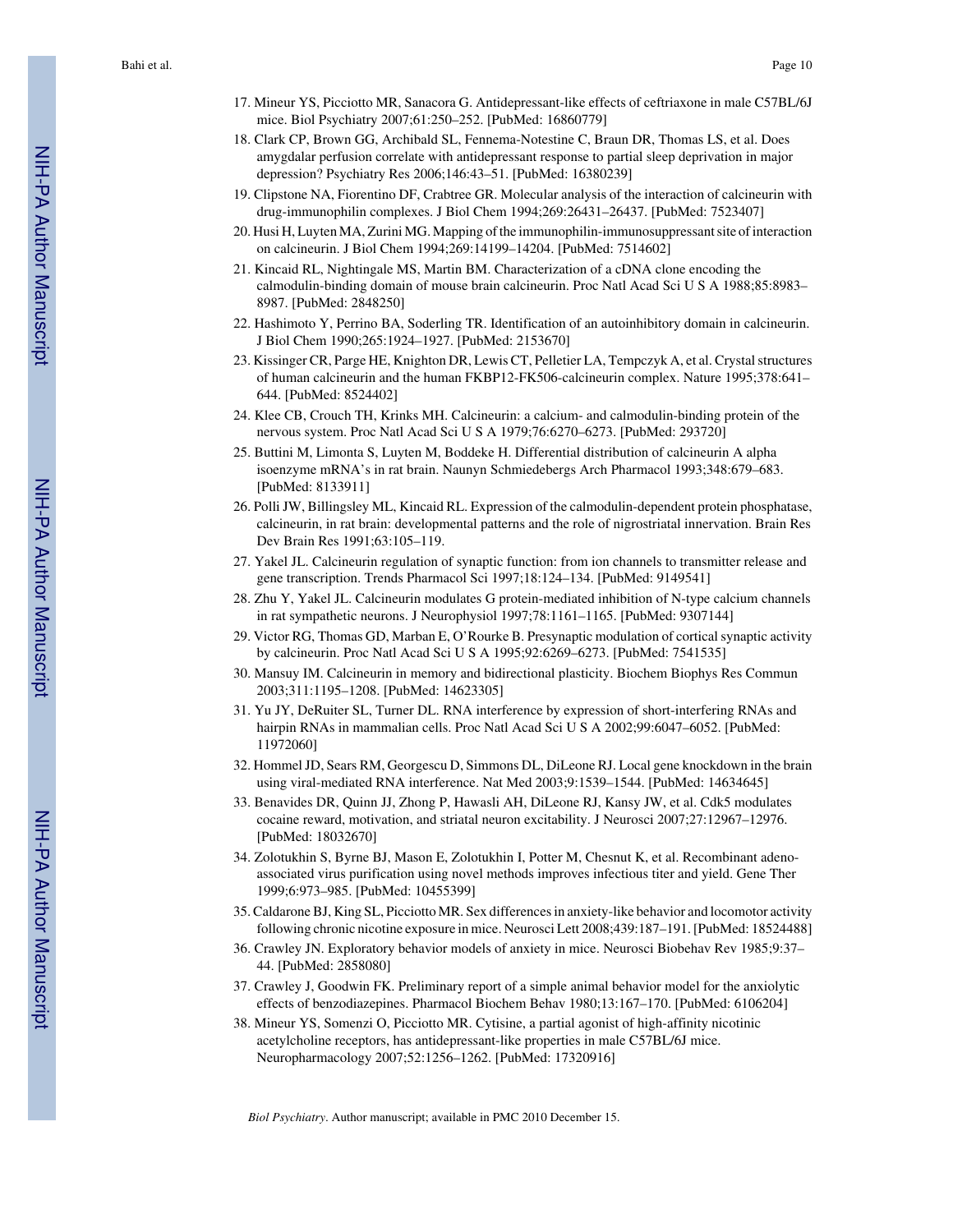- 39. Bahi A, Boyer F, Bussard G, Dreyer JL. Silencing dopamine D3-receptors in the nucleus accumbens shell in vivo induces changes in cocaine-induced hyperlocomotion. Eur J Neurosci 2005;21:3415– 3426. [PubMed: 16026479]
- 40. Jindal RM, Joseph JT, Morris MC, Santella RN, Baines LS. Noncompliance after kidney transplantation: a systematic review. Transplant Proc 2003;35:2868–2872. [PubMed: 14697924]
- 41. Sato Y, Onaka T, Kobayashi E, Seo N. The differential effect of cyclosporine on hypnotic response and pain reaction in mice. Anesth Analg 2007;105:1489–1493. [PubMed: 17959987]table of contents
- 42. Telarovic S, Telarovic S, Mihanovic M. Cyclosporine-induced depressive psychosis in a liver transplant patient: a case report. Lijec Vjesn 2007;129:74–76. [PubMed: 17557548]
- 43. Crozatier C, Farley S, Mansuy IM, Dumas S, Giros B, Tzavara ET. Calcineurin (protein phosphatase 2B) is involved in the mechanisms of action of antidepressants. Neuroscience 2007;144:1470–1476. [PubMed: 17207580]
- 44. Mathieu F, Miot S, Etain B, El Khoury MA, Chevalier F, Bellivier F, et al. Association between the PPP3CC gene, coding for the calcineurin gamma catalytic subunit, and bipolar disorder. Behav Brain Funct 2008;4:2. [PubMed: 18201382]
- 45. Franklin, KBJ.; Paxinos, G. The Mouse Brain in Stereotaxic Coordinates. Vol. 2nd ed.. Academic Press; San Diego, CA: 2001.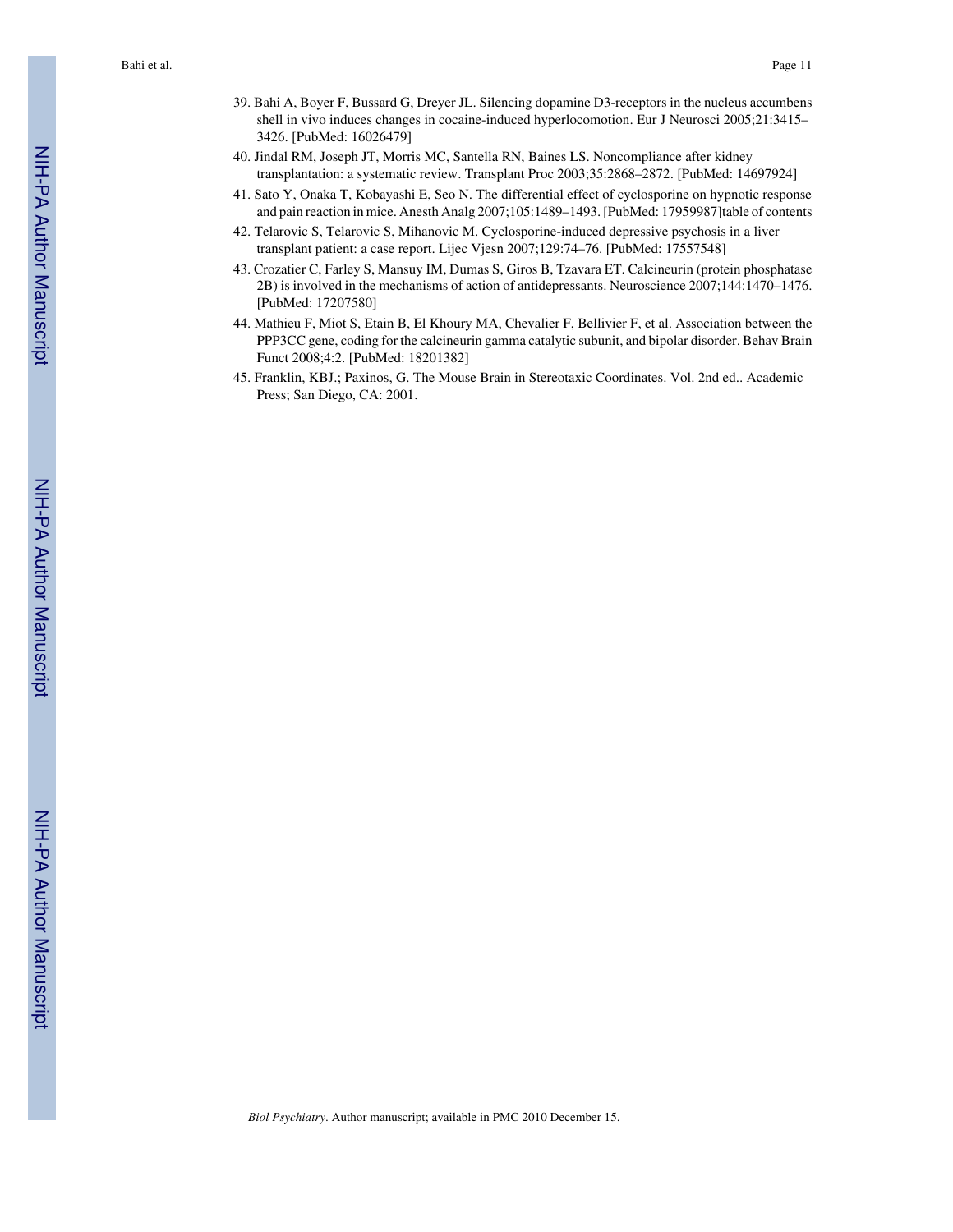

**Figure 1. Anxiety-like behavior in mice treated chronically with CsA** A) Percent time spent in and B) number of entries into open arms in the elevated plus maze test. C) Time spent in dark side and D) number of entries into the dark side in the light/dark test. Data are expressed as mean  $\pm$  SEM, N = 12-15 per group. \*\*\* p<0.001.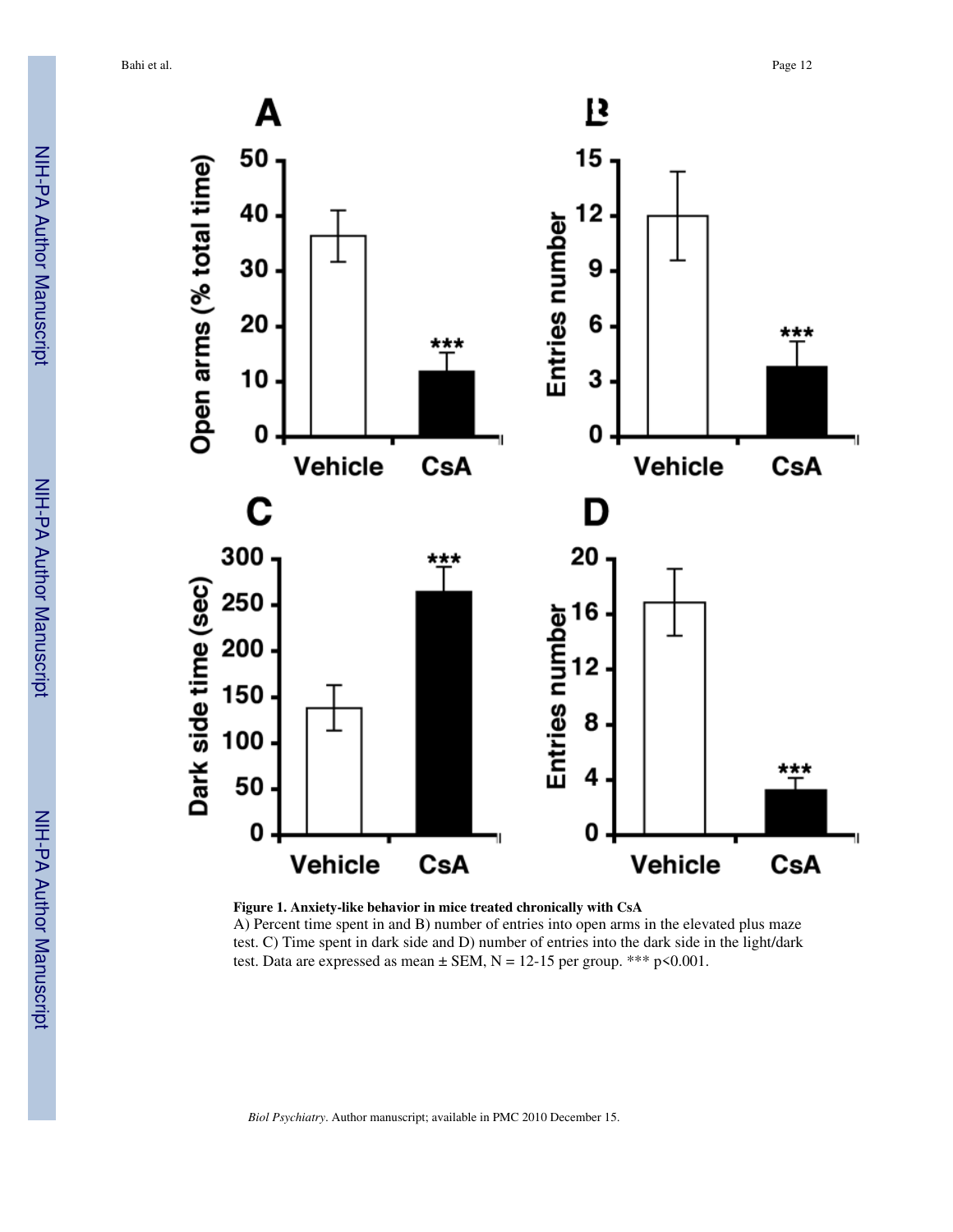Bahi et al. Page 13



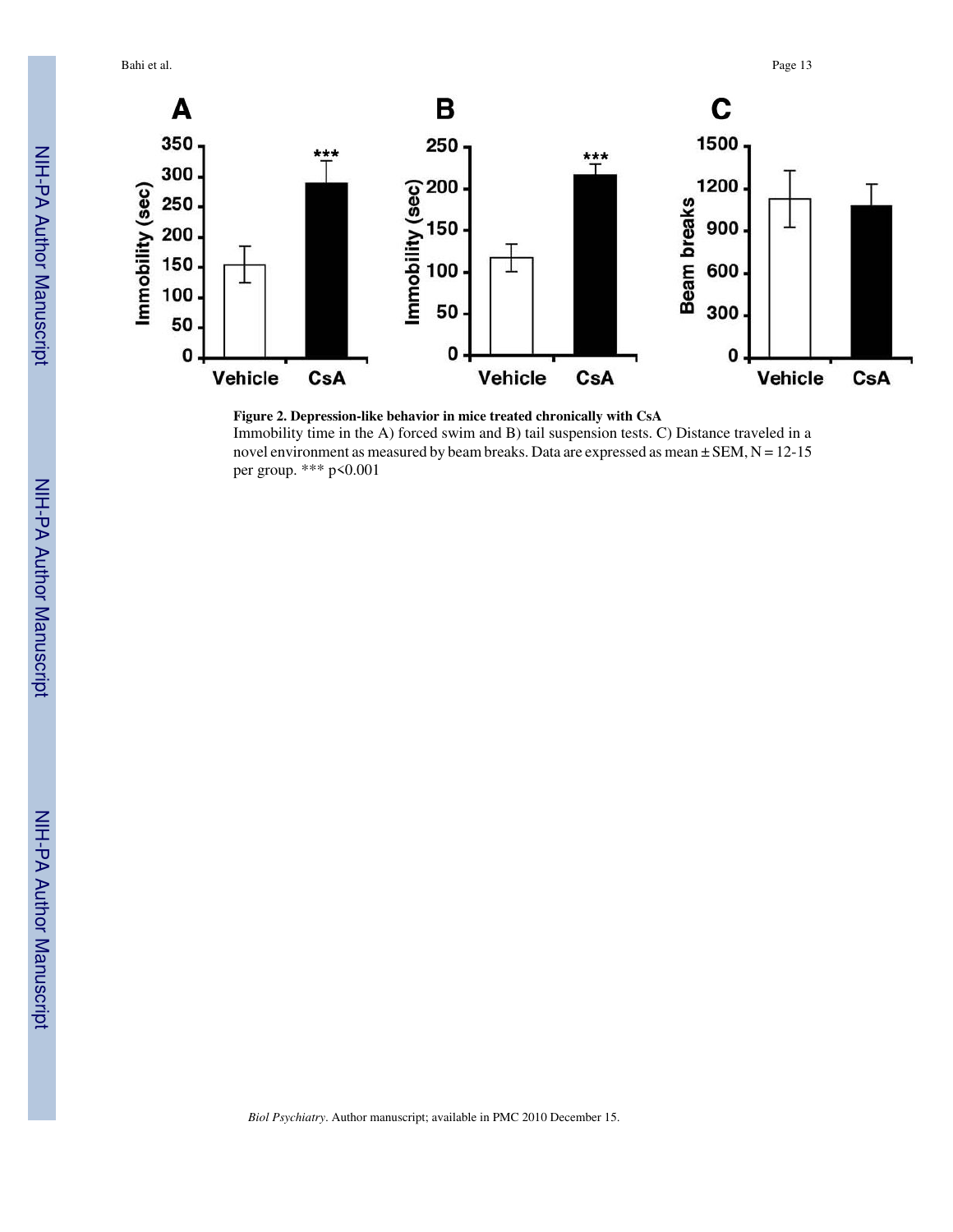

**Figure 3. Calcineurin A mRNA levels and activity in the amygdala, nucleus accumbens (17) and ventral tegmental area (VTA) of mice treated chronically with CsA** A) RT-PCR analysis of the mRNA encoding calcineurin, GAPDH and β-actin in the amygdala.

B) Calcineurin activity in brain extracts from amygdala, VTA and NAc. Data are expressed as mean  $\pm$  SEM, N = 9 per group. \*\*\* p<0.001.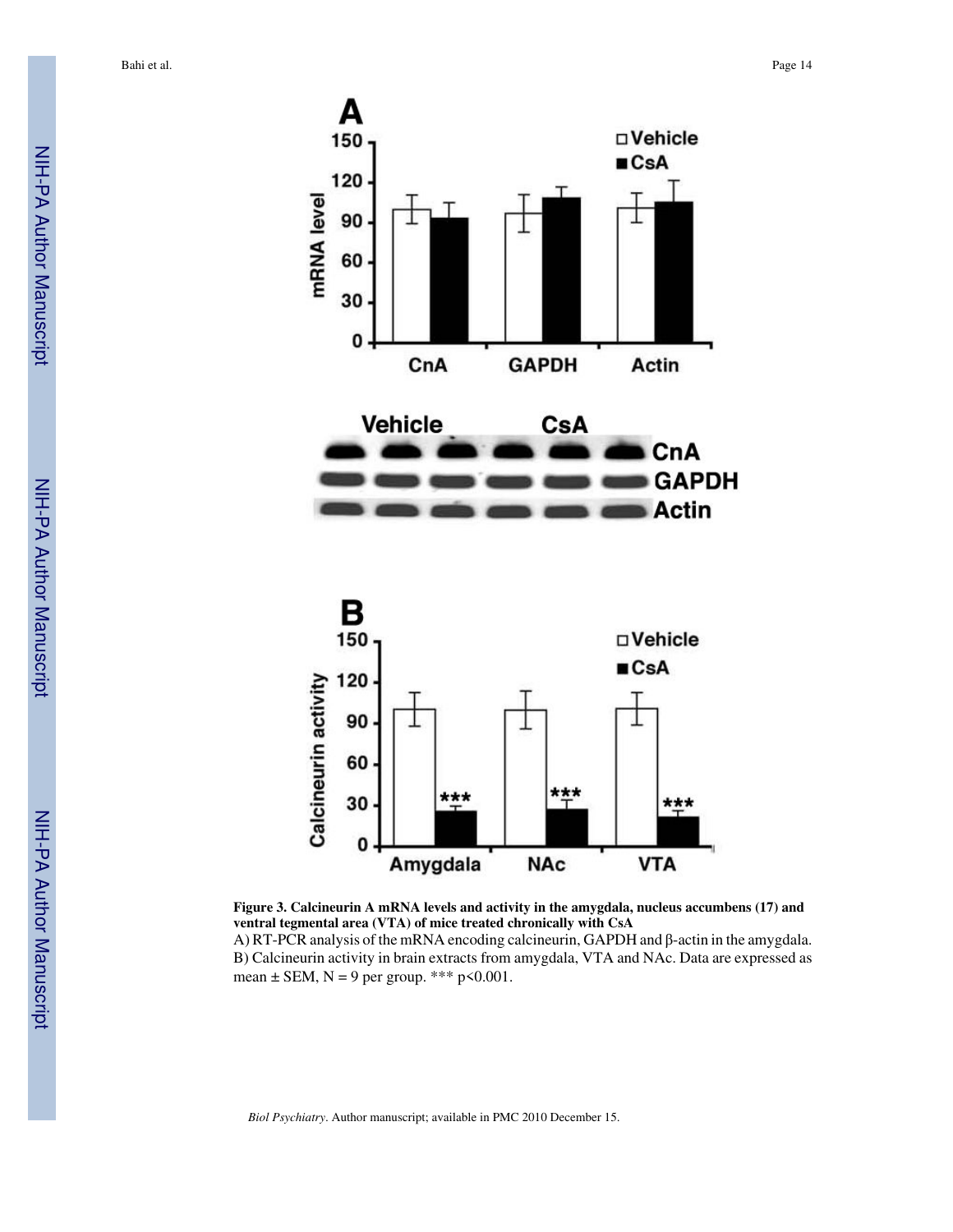

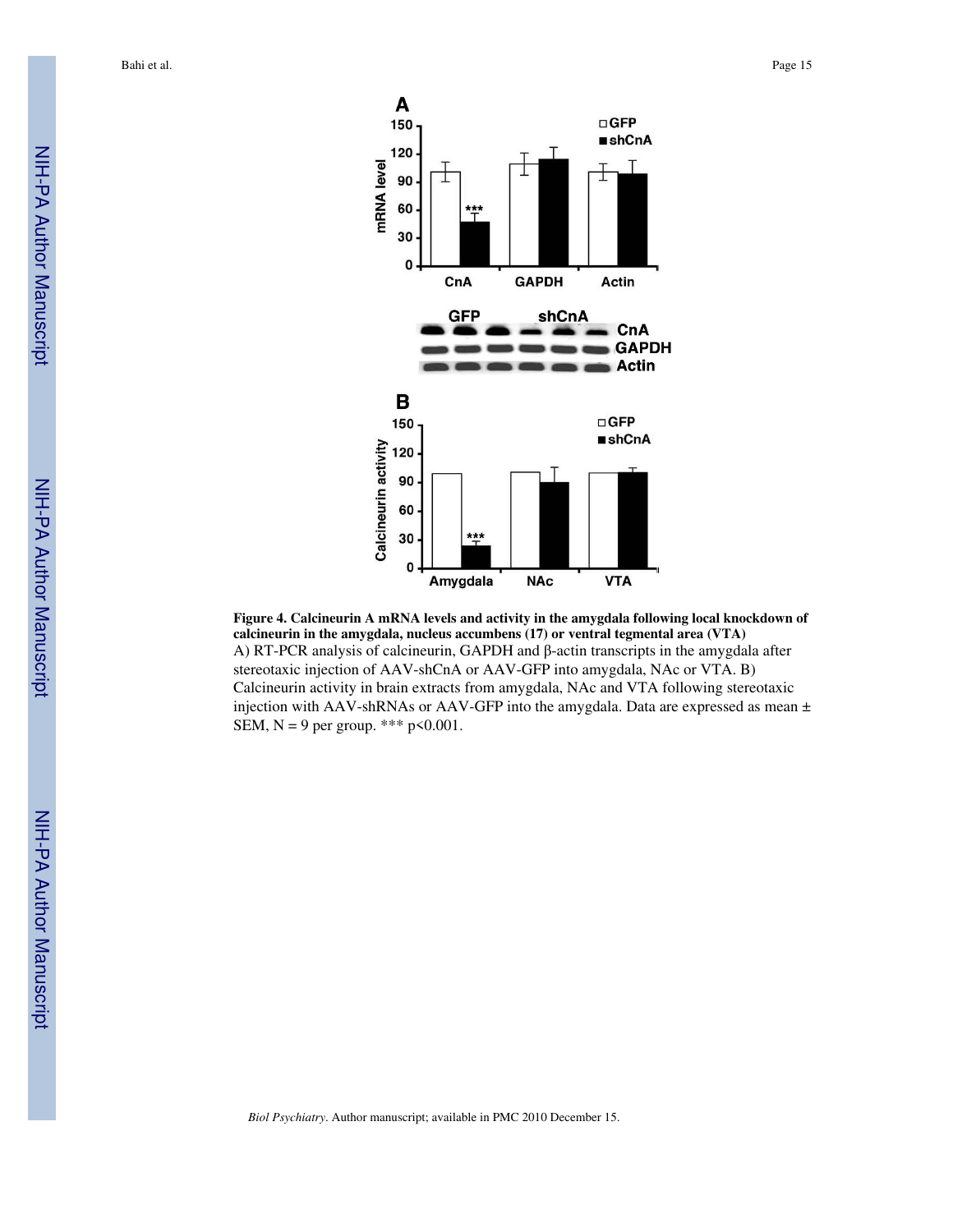

**Figure 5. Anxiety-like behavior following local knockdown of calcineurin A in the amygdala, nucleus accumbens (17) or ventral tegmental area (VTA)**

A) Time spent and B) number of entries into open arms in the elevated plus maze test. C) Time spent in dark side and D) number of entries into the dark side in the light/dark test for groups of mice with local knockdown of calcineurin in the amygdala, NAc or VTA. Data are expressed as mean  $\pm$  SEM, N = 12-15 per group. \*\*\* p<0.001.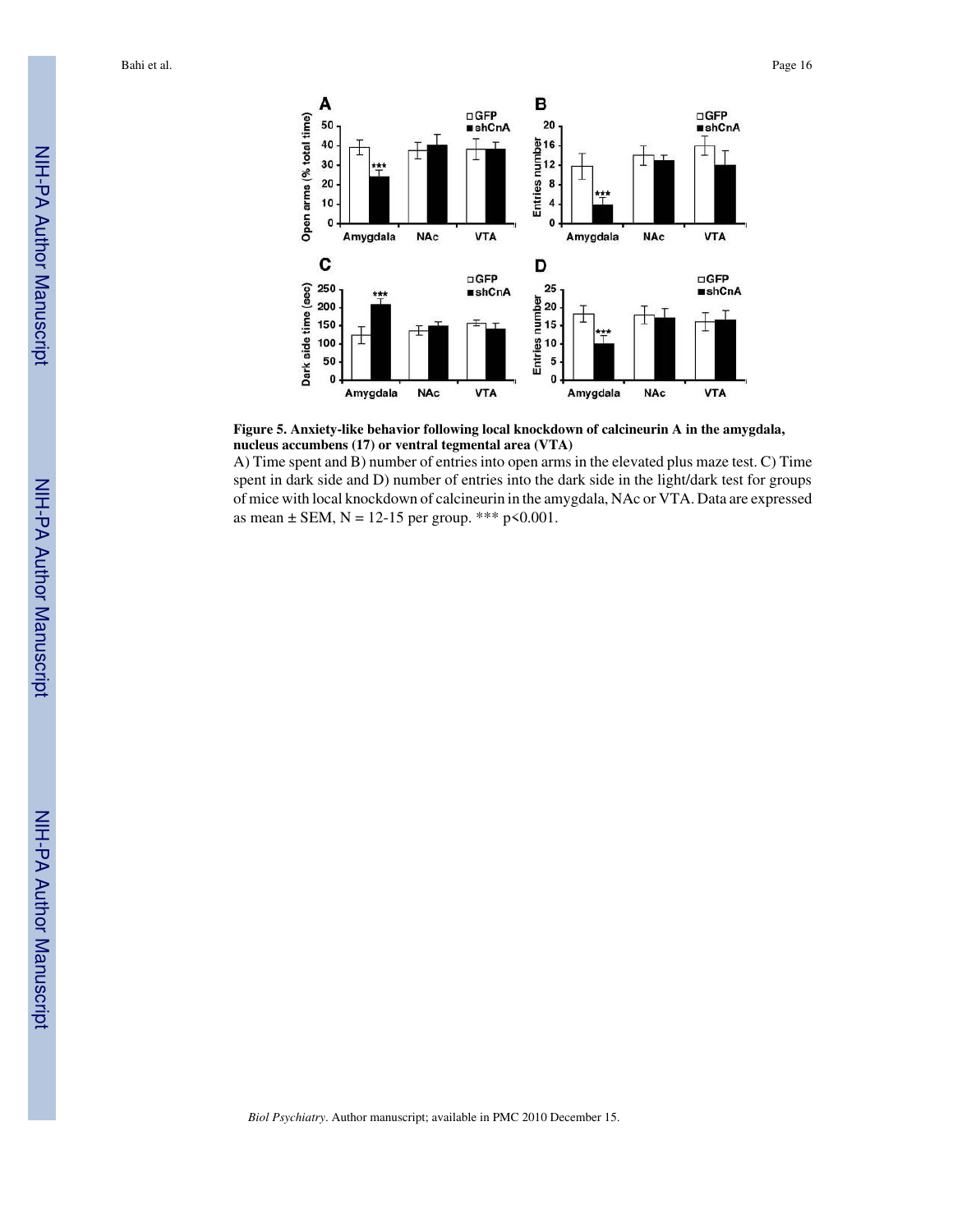

**Figure 6. Depression-like behavior following local knockdown of calcineurin A in the amygdala, nucleus accumbens (17) or ventral tegmental area (VTA)**

Immobility time in the A) forced swim and B) tail suspension tests for groups of mice with local knockdown of calcineurin in the amygdala, NAc or VTA. C) Distance traveled in a novel environment as measured by beam breaks in each group. Data are expressed as mean ± SEM,  $N = 12-15$  per group. \*\*\* p<0.001.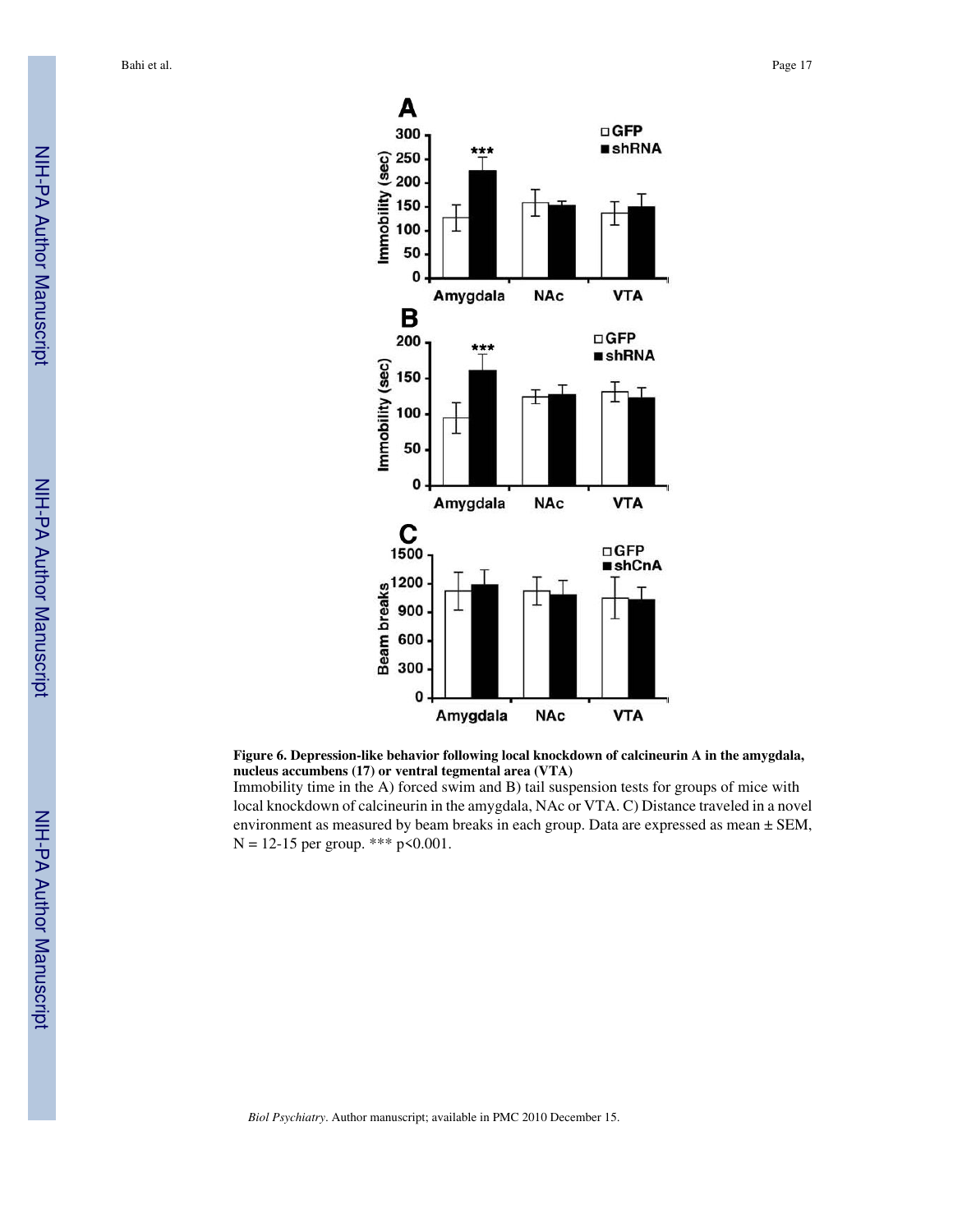

**Figure 7. c-fos immunoreactivity in the BLA in response to an acute swim stress following local knockdown of calcineurin A in the amygdala**

A) Average number of c-fos-positive cells per amygdala in mice injected with AAV-GFP or AAV-shCnA following an acute swim stress or no stress (Stress or Controls). Data are expressed as mean  $\pm$  SEM. N = 12 to 24 per group. \*\*\* p<0.001. B) Representative photomicrographs of amygdalar sections stained for c-fos. CC: corpus callosum; BLA: basolateral amygdala; EN: endopiriform nucleus. C) Left: Microphotograph of GFP-positive neurons after viral infection in the amygdala; Right: mouse brain diagram from Franklin and Paxinos (45) indicating sites of viral injections (black ovals). Scale bar = 50  $\mu$ m.